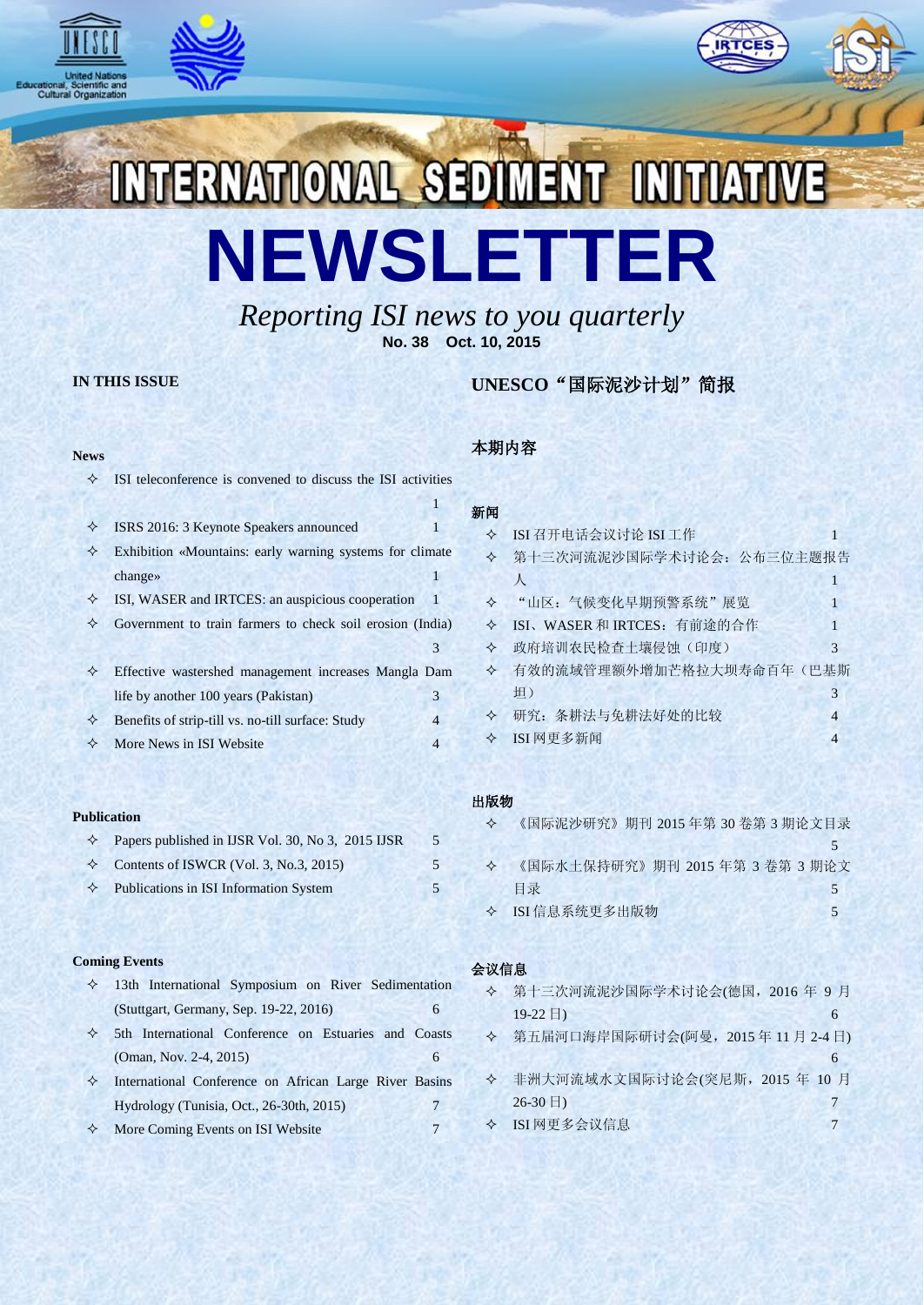## **ISI teleconference is convened to discuss the ISI activities**

On September 23, 2015, an ISI teleconference was convened to discuss ISI activities. Prof. Manfred Spreafico (ISI Chair), Prof. Des. Walling, Prof. Cheng Liu and Dr. Anil Mishra (UNESCO-IHP) of the ISI Advisory Group participated and discussed the following issues during the teleconference . .

· ISI's involvement in the 13th International Symposium on River Sedimentation (ISRS 2016) to be held in Stuttgart, Germany, on September 19-22, 2016.;

Follow up of the ISI 'Programme Planning Workshop' held in Beijing in May of 2015.

Discussion on other related issues such as newsletters, website, and collaboration with other international organizations.

## **ISRS 2016: 3 Keynote Speakers announced**



The 13<sup>th</sup> International Symposium on River Sedimentation (ISRS 2016) will be held from September 19 to 22, 2016 in Stuttgart, Germany. Held triennially since 1980 under the auspices of the International Research and Training Center on Erosion and Sedimentation (IRTCES), the symposium series provides an important forum for scientists, engineers and policymakers to share information, exchange ideas and collaborate in the field of erosion and sedimentation processes. The ISRS has served as the official symposium of WASER since the Association was founded in 2004,

To date, 300 abstracts have been received by the LOC Team of the ISRS 2016, and 3 keynote Speakers have confirmed their participation:

Prof. Bruce W. Melville, The University of Auckland (New Zealand)

Prof. David M. Paterson, University of St Andrews (UK): In his keynote address "Form, Function and Physics" he will assess the state of knowledge regarding how organisms and flow interact, discussing the ecological and evolutionary concepts of niche construction, and classical and cooperative ecosystem engineering against a background of the recent research on physical and biological coupling in aquatic ecosystems.

Dr. Weiming Wu, Clarkson University, Potsdam, N.Y. (USA): In his keynote "Advances and Challenges in Mixed Cohesive/Noncohesive Sediment Transport Research", Dr. Wu will present a state-of-the-art review of recent advances in laboratory experiments, field measurements and computational modelling of mixed cohesive/noncohesive sediment transport.

ISRS 2016 website: [http://www.isrs2016.de](http://www.isrs2016.de/)

E-Mail[: isrs2016@iws.uni-stuttgart.de](mailto:isrs2016@iws.uni-stuttgart.de)

**Exhibition «Mountains: early warning systems for climate change», UNESCO Fences, Paris France (1-30 November), Cité Universitaire, Paris (1-30 December)**



South Cascade © NSIDC

The Exhibition "Climate change and mountains", has been developed by the UNESCO International Hydrological Programme (IHP) and the Man and Biosphere Programme (MAB) with the support of the Government of Flanders. It features satellite images of different mountain regions worldwide, many of which are UNESCO Biosphere Reserves and World Heritage sites.

The exhibition highlights the critical functions of mountains and the implications of climate change for mountain ecosystems, water resources and livelihoods. Furthermore, the focus will lie on the role of mountains as early warning systems for climate change.

Sixteen panels of 2,40m x 1,20m featuring satellite images across a time span will show the impacts of climate change on mountains and specifically on glacier melting. This will be complemented with on the ground photography and texts in English and French explaining the effects of climate change in mountain regions.

## **ISI, WASER and IRTCES: an auspicious cooperation**

Sediments are involved in many branches of science and technology, ranging, respectively, from Earth Sciences and Biology to Engineering, Forestry and Agriculture. Even larger is the range of the specific disciplines belonging to these various academic and professional fields in which sediments play an important role. Earth Sciences embraces, for example, geography, hydrology,

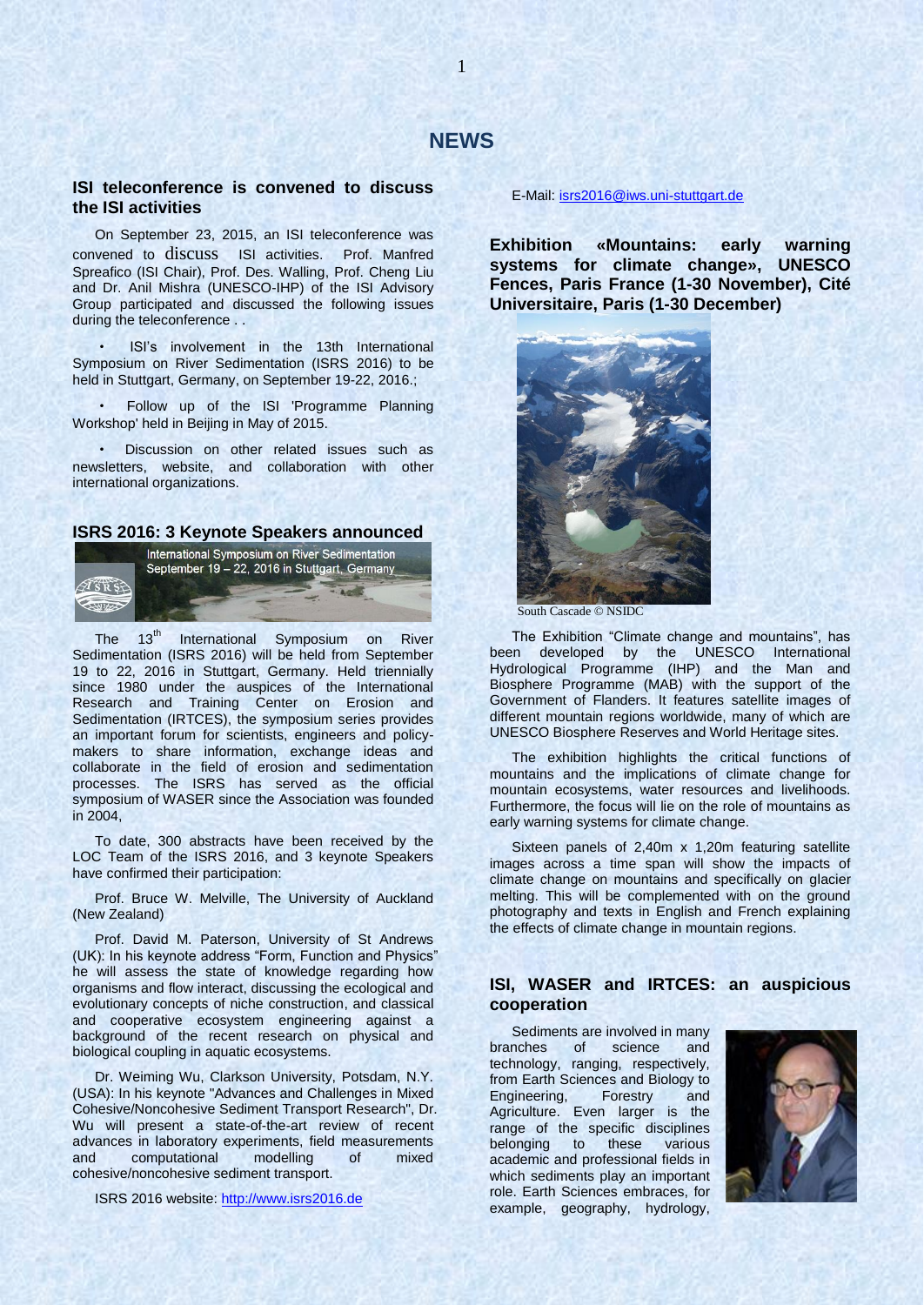geomorphology, etc., while Engineering includes hydraulics, structures, energy, environment etc. In the field of Forestry and Agriculture, soil and therefore sediments represents an essential component in most of their applications.

It is only natural that each discipline or group of disciplines has proceeded to create their own networks, involving, for example, journals and magazines reporting recent findings in their respective fields, as well as national, regional and international associations and societies, whose members work together in pursuit of a common aim or purpose. In some cases, such bodies will publish their own journals and almost all convene periodic conferences and meetings. The resulting networks may reflect a clear disciplinary focus or a more multidisciplinary integrating character. However, as with any living organism, all networks tend to preserve their cultural identity and specificity in terms of methodologies, perspectives and points of view. Over the course of time, such networks are established, develop and may eventually terminate, or they or they may modify totally or partially their focus and adapt themselves to the prevailing cultural, economic and political climate. The consistency, life span and membership numbers of an organization are clear signs of its vitality and that of the discipline(s) that it represents.

With reference to the international organizations that deal with sediments and are linked to Earth Science (among the Natural Sciences) and to Engineering (among the Applied Sciences), I would like to mention the following prestigious scientific and/or professional associations, which are almost a century old.

- The International Association of Hydrological Sciences (IAHS), founded in 1922.

- The International Commission on Large Dams (ICOLD), founded in 1928.

The International Association for Hydro-Environmental Engineering and Research (IAHR), founded in 1935.

As indicated by their names, these three associations focus on distinct areas. IAHS basically deals with the hydrological cycle (i.e. the various phases of the surface and subsurface circulation of fresh water on the earth), especially from the scientific point of view, as well as with the assessment of water resources. ICOLD is the world's leading professional organization devoted to the construction and operation of dams and to the utilization of impounded water; its focus is primarily technological and it functions through national commissions. IAHR, on the other hand, covers different aspects of water engineering, with reference to civil, industrial and environmental applications and with due attention to the respective scientific aspects.

Since sediments frequently interact with water during their mobilisation, transport and deposition, they are inevitably relevant to all the organizations mentioned above. In each organization, however, sediments are primarily covered by one of their subdivisions. In ICOLD, for example, the fundamental issue of the loss of reservoir storage capacity due to sedimentation and related problems are addressed by the "Technical Committee on Sedimentation". Similarly, the well-known "International Commission on Continental Erosion" of IAHS has traditionally dealt with research on erosion and sedimentation and since the 1970s has published several pioneering "red books" dealing with erosion and sediment yields in different regions of the world and with advances

in several different topics related to erosion and sedimentation, including sediment measurement. Finally, the Committees on "Fluvial Hydraulics" and "Coastal Maritime Hydraulics" are the subdivisions of IAHR where, more than in others, the dynamics of sediments under the action of currents and waves are theoretically and experimentally studied.

Although IAHS, ICOLD and IAHR are actively dealing with sediments, the scope of these three organizations is much wider. In contrast, this is not the case with the following smaller and younger bodies exclusively devoted to sediments as clearly indicated by their name.

The International Symposium on River Sedimentation (ISRS), initiated in 1980.

- The International Sediment Initiative (ISI), launched by UNESCO in 2002.

- The World Association for Sedimentation and Erosion Research (WASER), founded in 2004.

The ISRS is a triennial symposium, initially organized in Beijing by the Chinese Hydraulic Engineering Society (CHES) under the auspices of UNESCO, with the purpose of analysing river behaviour not so much from the hydrological and hydraulic point of view (as in many other previous technical meetings) but rather in terms of erosion/sedimentation processes. The large projects planned or under construction on the major Chinese rivers, e.g. Xiaolangdi on the Yellow River or the Three Gorges Dam on the Yangtze River, demanded specific and thorough analysis of those aspects which was facilitated by an event like ISRS, to be periodically replicated with the participation of international experts in different parts of the world. The first ISRS held in Beijing in 1980 has been followed by eleven other symposia in the series held in various continents, with IRTCES acting as the permanent Secretariat of the symposium series. The 13th Symposium will be held in Stuttgart (Germany) in September 2016.

The International Sediment Initiative (ISI) was launched in 2002, within the framework of UNESCO's International Hydrological Programme (IHP), to focus attention on the negative global effects of erosion and sedimentation, through a series of focussed activities, which include 'international cooperation and information exchange'. After its launch, ISI has supported the International Symposia on River Sedimentation and has been instrumental in obtaining UNESCO sponsorship for the symposia. The ISRS has also provided a venue for the regular meetings of the ISI Advisory and Expert Groups.

Just two years after the creation of ISI, the World Association for Erosion and Sedimentation Research (WASER) was officially inaugurated in 2004 during the 9th ISRS held at the Three Gorges Dam site in China. The statutory objectives of WASER are to:

1) Promote the study and development of the science of erosion and sedimentation, interpreted in its widest sense; and

2) Foster the application and dissemination of knowledge and technology in the field of erosion and sedimentation. The ISRS was also adopted as the official symposium of the Association and this has been explicitly incorporated into its statutes. In this way, the ISRS is organically linked to WASER and is a key element of the scope and objectives of the Association.

This brief historical survey indicates that the two new organizations, ISI and WASER, are structured to focus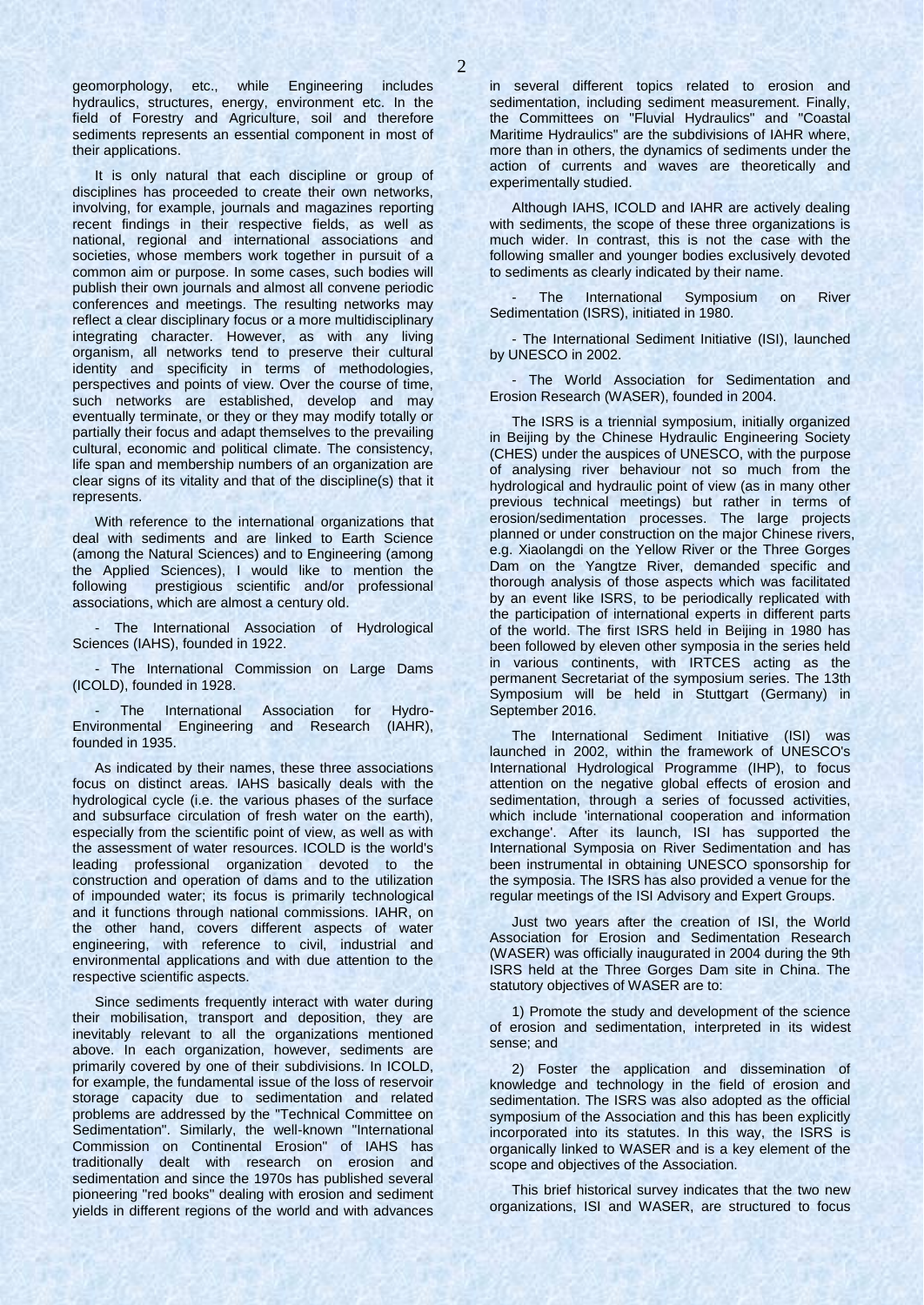exclusively on sediments and sediment-related problems and therefore differ from existing more complex and broad-based organisations such as IAHS, ICOLD or IAHR. These prestigious larger associations clearly possess extensive and valuable experience related to sediments, but this experience is closely bound to the specific disciplinary identity of each association. In contrast, the supra-disciplinary character of ISI and WASER makes it easier for them to foster, possibly in co-operation, interaction among the other organizations. A concrete example of inter-organizational interaction is the "Workshop on International Sediment Advances"(WISA), jointly promoted by WASER and ISI at the Kyoto ISRS in 2013 and Stuttgart in 2016, with the purpose of informing the Symposium participants of the most recent findings and activities of each association and, above all, to compare their respective discipline-oriented viewpoints on a specific issues related to sediments.

Co-operation between ISI and WASER is facilitated by the fact that the Secretariats of both organizations are based at the International Research and Training Center on Erosion and Sedimentation (IRTCES) in Beijing. Moreover, the two organizations have diverse but complementary features. WASER, through its relatively large membership of sediment specialists, can provide worldwide expertise on sediment research as well as the venue of the triennial ISRS. UNESCO's ISI provides direct contact with the activities of the International Hydrological Programme (FRIEND, HELP, etc.), with other United Nations agencies (WMO, FAO, World Bank, etc.) and with the sediment-related international associations (including the already mentioned IAHS, ICOLD, IAHR, and many others). If we consider the contribution of IRTCES to the two Secretariats and its capability in terms of research, training and management, we may conclude that ISI, WASER and IRTCES potentially constitute a very effective cooperative tool for contributing to knowledge, research and practice relating to sediments, over and above and to complete what is already provided by the traditional disciplinary organizations. (by Prof. Giampaolo Di Silvio, WASER President)

## **Government to train farmers to check soil erosion (India)**

The Government is taking several steps, including training of farmers, to check erosion of soil affecting swathes of arable land across the country. According to a report tabled in the Parliament in this Monsoon session, the government told a house panel on agriculture that soil erosion was a serious matter and the steps are being taken by the government to contain the menace on 92.39 million hectares of cultivable area in the country. The government also informed that it is conducting regular training courses on these aspects to educate farmers, state functionaries and Kisan Vikas Kendras(KVKs) in the areas of soil degradation, soil water conservation and watershed management. "The ICAR- National Bureau of Soil Survey & Land Use Planning, Nagpur in collaboration with ICAR- Indian Institute of Soil & Water Conservation, Dehradun (IISWC) and ICAR- Central Arid Zone Research Institute, Jodhpur has developed soil erosion map of the entire country at 1:250,000 scale," it said in its reply to the panel. According to the government's submission, as per the latest estimates based on harmonised database, the cultivable area affected by soil erosion is 92.39 million hactares, excluding the area eroded under open forest.

The ICAR and IISWC also conduct regular training courses on these aspects to educate farmers, state functionaries and KVKs in the areas of soil degradation, soil water conservation and watershed management, it said. "The KVKs are providing the available expertise and technical backup to the programmes on soil erosion and soil degradation taken up by State Government agencies, besides taking up need-based technical interventions under their mandated activities.

Moreover, as suggested by the Committee, all the KVKs have been advised to spread the information about good farming practices in the country, in order to educate farmers on soil erosion and soil degradation," it added. The panel noted that soil erosion due to natural reasons, urbanisation and industrialisation directly affects the crops as the fertile upper layer of the soil is eroded.

"Degradation of soil, especially soil erosion, is a major challenge being faced by the farmers and planners in the country. A large part of Punjab is affected by the problem of soil erosion and the Government of Punjab is addressing the problem of erosion in the state through integrated watershed management programmes," the panel said. The government also informed the Committee that the State Government and the Department of Land Resources, Government of India is implementing 6 IWMP projects for 17 micro watershed projects in affected areas. The panel was of the view that there is need to spread vital information relating to good agricultural practices and involvement of farmers in order to reclaim the degraded land.

It said there is an urgent need for preparation of soil erosion map at larger scale covering the entire country in order to assess the magnitude of the problem and devise suitable action plan in the affected areas. (Source: http://news.webindia123.com/)

## **Effective watershed management increases Mangla Dam life by another 100 years (Pakistan)**

LAHORE: As a result of effective implementation of the Mangla Watershed Management Programme (MWMP) during the last 55 years, the life of Mangla reservoir has increased from 110 years to 212 years.

This was disclosed in a meeting chaired by WAPDA Chairman Zafar Mahmood at the WAPDA House on Wednesday.

It was briefed that the consultants forMangla Dam in their design of the project way back in late 1950s, had predicted the life of the Mangla reservoir to be from 100 to 110 years with an estimated sediment load of 42,000 acre feet per annum.

However, the meeting was told that due to effective measures taken under MWMP, the sediment load has reduced to 2,774 acre feet annually, adding more than a hundred years to the life span of Mangla reservoir.

The volume of benefits resulting from the Mangla Dam's increased life, could be better assessed by the fact that benefits equivalent to billion of rupees are accrued every year from the Mangla Dam, it was added.

The meeting was told that MWMP has been continuously implemented since 1960 in the reservoir's catchment area, covering 5,710 square miles in Azad Jammu and Kashmir (AJK) and Pakistan to control soil erosion and reduce the sediment yield. "Some of the measures taken under the project from 1960 to 2015 include the planting of about 133 million trees,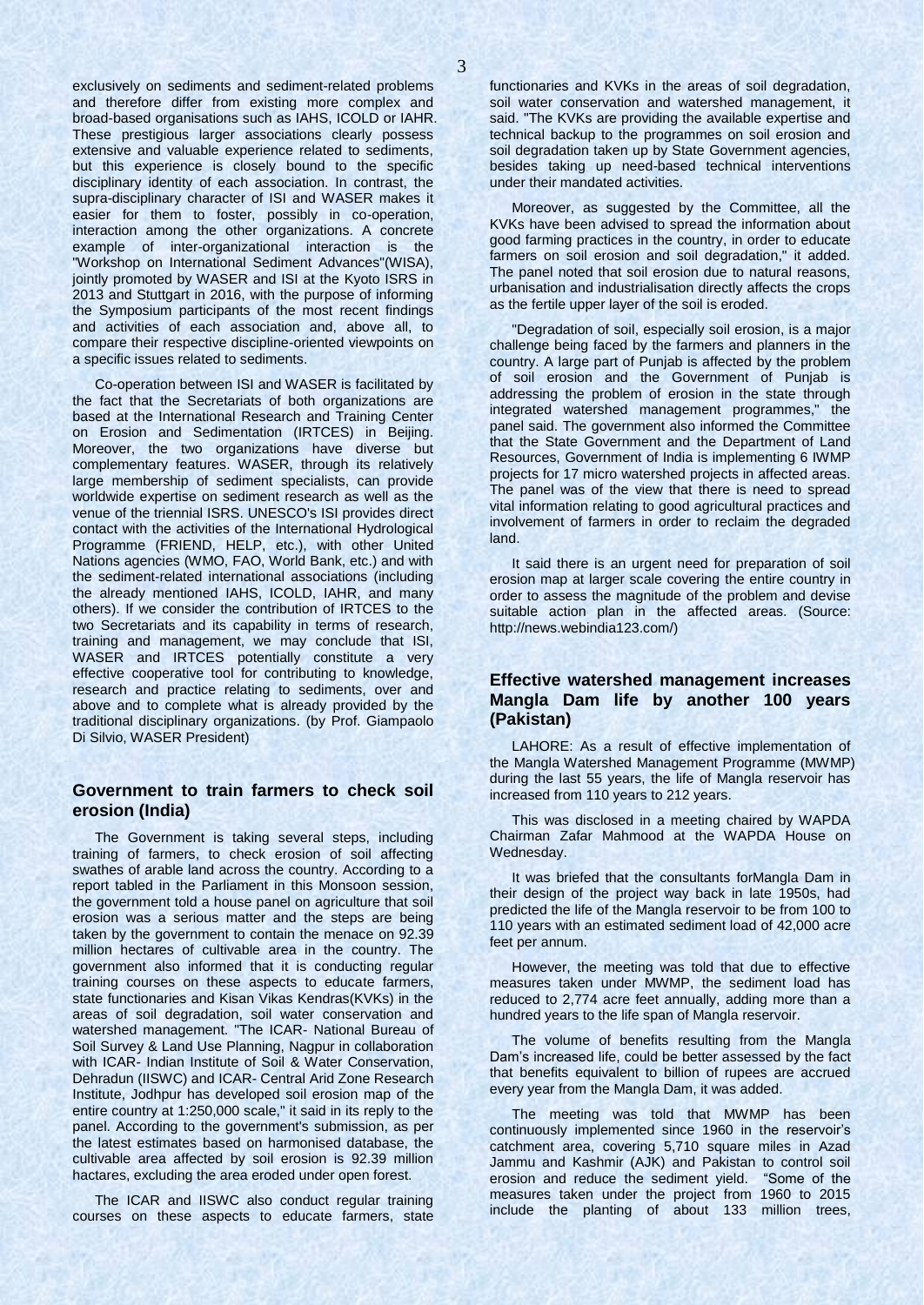construction of dry stone and earthen structures measuring 122 million cubic feet in the form of check dams and retaining walls, construction of 4,000 engineering structures of stone masonry dams and drop spillways, improving 8,400 acres of cultivated land and imparting training to the farmers," it was briefed.

It is noted that the Mangla Dam was constructed in 1967, while its Raising Project was completed in 2011. Subsequent to its completion, the raised Mangla Dam is now the largest reservoir in the country with a storage capacity of 7.48 million-acre feet (MAF), surpassing Tarbela Dam that can store 6.4 MAF.

During the briefing, the WAPDA chairman expressed satisfaction over the reduced sediment loads flowing into the Mangla reservoir.

The Authority also decided to acknowledge the services of all those who had contributed over the last 55 years towards managing the sediment. They would be honoured in the golden jubilee celebrations of the Mangla Dam, planned for 2017.

A letter would also be written to the consultants, who supervised construction of the Mangla Dam in the late<br>1950s and 1960s, regarding the successful 1950s and 1960s, regarding the implementation of MWMP and enhancement of the reservoir's life by another 100 years.

The authority has set the target for 2015-16 of planting 1.325 million saplings spread over an area of 1960 acres. It was also decided that third-party-evaluation-mechanism would be adopted by involving local non-governmental organisations (NGOs) for the purpose.

In addition to the planting of trees, soil conservation structures equivalent to 3.774 million cubic feet and 183 engineering structures would also be constructed during the current financial year under this programme.

The Warsak Dam constructed across the River Kabul in 1960, was completely silted-up in just six years. One of the contributing factors to rapid silting was that it did not have any watershed management programme. (Source: http://www.dailytimes.com.pk/)

## **Benefits of strip-till vs. no-till surface: Study**

How does style of tilling make a difference in crop success? The blades on tilling equipment don't simply chop up soil and move it around. They blend dead plant material left from harvest into the soil. They also expose wetter soil to the air and loosen it.

For some soils this may be useful, but for others not so much. Not tilling can help prevent soil erosion and keep in moisture, while tilling the soil can cause erosion and moisture loss. If a soil tends to be too cool and wet, tilling may be a good option. The opposite may be true for a soil that is warmer and drier.

"Strip-till is in between the two systems where you combine the benefits of each," Fabián Fernández of the University of Minnesota said in a news release.

"You have some of the soil conservation benefits derived from leftover plant tissue on the soil surface and undisturbed soil structure in the in-between row positions where you don't till. And then you have the benefits of a better seedbed from tilling the crop rows where you're going to plant."

He added that for typical Midwest springs, tilled crop rows would be warmer and a bit dryer earlier so farmers

can get in and plant. The farmers also won't need special equipment to deal with the leftover plant residue in the crops rows like they do when they plant in no-till.

The long-term effects of these different methods can have impacts on soil properties, nutrient and water uptake, yield and ultimately farmers' profit — but research on them is lacking. Fernández, who is from the Department of Soil, Water, and Climate at the University of Minnesota, along with other researchers, compared soil properties after five years of no-till and strip-till to try to fill these research gaps. Their findings were recently published in Agronomy Journal.

"We saw a consistent benefit of strip-till over no-till for these soils we were working with," he said. "In a previous study we measured a lot of crop parameters that indicated that strip-till allowed the plant to be more efficient in taking up nutrients and water and increasing yield. So then we decided to look at the soil physical properties that may be changing in response to these tillage methods to see if we can explain why we're seeing these benefits in the crops."

The researchers looked at five specific soil properties: soil organic matter, penetration resistance, bulk density, water aggregate stability, and infiltration rate. The goal was to find out why strip-till was better at creating a beneficial environment for that crop to grow, Fernández said.

A major result was that after just five years, soil organic matter content was 8.6 percent greater in the strip-till plots when compared to the no-till plots. Furthermore, bulk density was reduced by 4 percent and penetration resistance, the force a root must exert to move in the soil, decreased by 18 percent.

" We know that soil organic matter is extremely important for a lot of properties in the soil, and we saw one of those benefits in terms of reduction in the bulk density of the soil," he explained. "The soils were less dense and because of the reduction in density, we also observed less penetration resistance."

However, there was no significant change in the water aggregate stability. This tests how stable the soil is against water erosion. The infiltration rate, which is how fast the water moves through the soil, was also unchanged. Fernández thinks these properties may develop over time. (Source: http://www.iowafarmertoday.com/)

## **More News on ISI Website**

- A new industry in Ohio aims to repurpose river sediment (USA)
- Scientists see a future of El Niño-fueled coastal erosion
- Fund aims to protect urban watersheds (China)
- 8th International Conference on Scour and Erosion: Keynote speakers announced
- How Engineers Plan to Reshape the Mississippi River Delta
- 13th International Symposium on River Sedimentation: Abstract submission deadline extended to September 15, 2015
- USACE commanding general visits IWHR
- Minister Chen Lei met Commanding General of the U.S. Army Corps of Engineers

 $\blacktriangleright$ More …… (<http://www.irtces.org/isi/>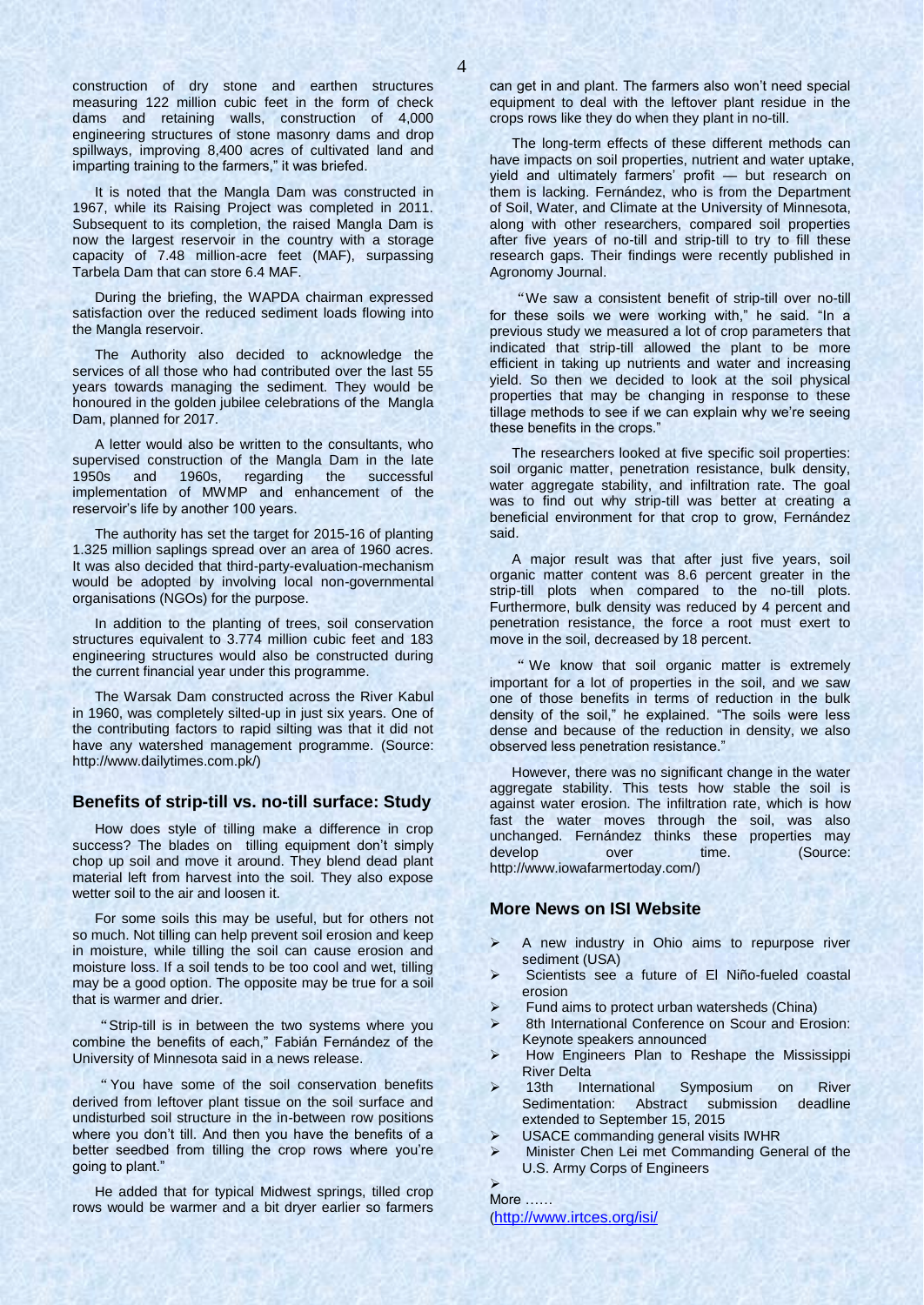# **PUBLICATIONS**



**Papers Published in International Journal of Sediment Research, Volume 30, No. 3, 2015,** 

Contents will be shown in the ISI and ScienceDirect websites soon.

Full papers are available at ScienceDirect: [http://www.sciencedirect.com/science/journal/10016279,](http://www.sciencedirect.com/science/journal/10016279) with free access to the paper abstracts.



**Contents of ISWCR (Vol. 3, No.3, 2015)**

Post-adoption behaviour of farmers towards soil and water conservation technologies of watershed management in India

Pages 161-169

Gopal Lal Bagdi, Prasanta Kumar Mishra, Ravi Sankar Kurothe, Swarn Lata Arya, Shekhargouda Linganagouda Patil, Ashok Kumar Singh, Bankey Bihari, Om Prakash, Ashok Kumar, Palanisamy Sundarambal

Effects of rye grass coverage on soil loss from loess slopes Pages 170-182

Yuequn Dong, Tingwu Lei, Shuqin Li, Cuiping Yuan, Shumei Zhou, Xiusheng Yang

Social perception of soil conservation benefits in Kondoa eroded area of Tanzania

Pages 183-195 Rajendra P. Shrestha, Paul J. Ligonja

Acid leaching of heavy metals from contaminated soil collected from Jeddah, Saudi Arabia: kinetic and thermodynamics studies Pages 196-208

Shorouq I. Alghanmi, Amani F. Al Sulami, Tahani A. El-Zayat, Basma G. Alhogbi, Mohamed Abdel Salam

Transport of solutes under transient flow conditions – A case study – Yamuna river sub basin (Kosi Kalan to Agra) Pages 209-223

Arun Kumar, Ajay Kumar Sharma, Ashu Rani

Identification of waterbody status in Indonesia by using predictive index assessment tool

Pages 224-238

Robby Yussac Tallar, Jian-Ping Suen

Assessment of the irrigation feasibility of low-cost filtered municipal wastewater for red amaranth (Amaranthus tricolor L cv. Surma)

Pages 239-252

Gokul Chandra Biswas, Animesh Sarkar, Md H. Rashid, Monirul Hassan Shohan, Mirajul Islam, Qingyue Wang

Free full papers and open access are available at ScienceDirect :

<http://www.sciencedirect.com/science/journal/20956339>

# **Publications in ISI Information System**

- > Philosophy of Rivers (Keynote presentation by Prof. Z.Y. Wang at the 36th IAHR Congress)
- Compilation, quality control, analysis, and summary of discrete suspended-sediment and ancillary data in the United States, 1901-2010 (USGS)
- $\triangleright$  Sediment Transport and Capacity Change in Three Reservoirs, Lower Susquehanna River Basin, Pennsylvania and Maryland, 1900–2012 (USGS)
- > Quantifying human impacts on rates of erosion and sediment transport at a landscape scale
- River Dynamics and Integrated River Management (Wang, Lee and Melching, 2015)
- $\triangleright$  Sustainable sediment management in reservoirs and regulated rivers: Experiences from five continents (Kondolf et al., 2014)
- Towards Practical Guidance for Sustainable Sediment Management using the Sava River Basin as a Showcase

More …… [\(http://www.irtces.org/isi/info.asp](http://www.irtces.org/isi/info.asp) )

5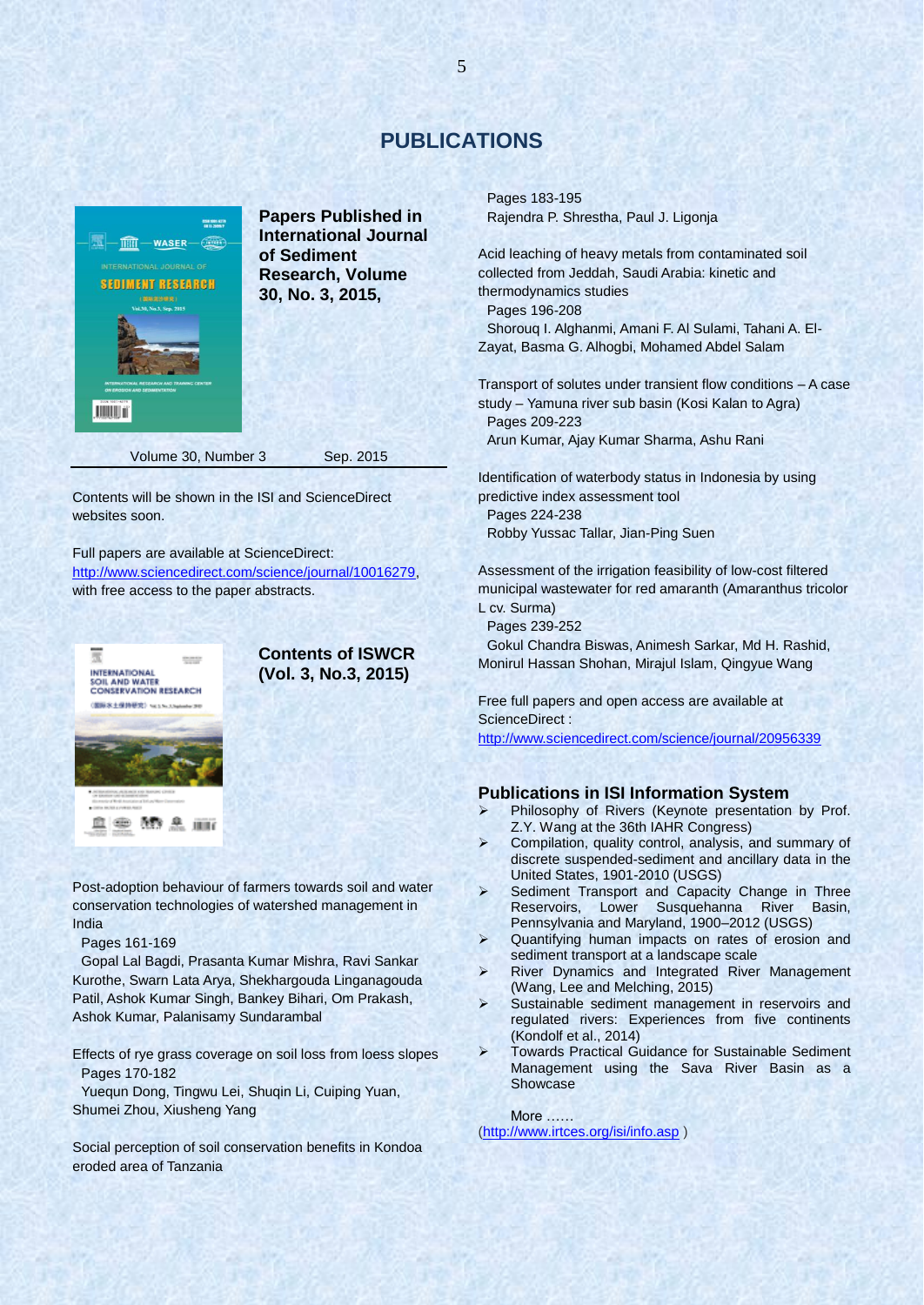# **COMING EVENTS**

# **13th International Symposium on River Sedimentation (Stuttgart, Germany, Sep. 19- 22, 2016)**

**Date:** September 19 – 22, 2016 **Venue:** Stuttgart, Germany

**Invitation:** On behalf of the entire Local Organizing Committee, I take great pleasure in inviting you to the 13th International Symposium on River Sedimentation (ISRS2016), which will be held from September 19th to 22nd 2016 in Stuttgart, Germany. Held triennially since 1980 under the auspices of the International Research & Training Center on Erosion and Sedimentation (IRTCES), the symposium series provides an important forum for scientists, engineers and policy-makers to share information, exchange ideas and collaborate in the field of erosion and sedimentation processes. Sediment dynamics in fluvial systems is of high ecological, economic and human-healthrelated significance worldwide. Appropriate management strategies are needed to limit maintenance costs as well as minimize potential hazards to the aquatic and adjacent environments. Human interventions, from nutrient / pollutant release to physical modifications by river regulation, have a large impact on sediment quantity and quality and thus on river morphology as well as ecological functioning. Truly understanding sediment dynamics requires multidisciplinary approaches. But how do we transfer new insights on complex interactions in fine sediments into sustainable management strategies? Can we win new partners by integrating biota? Can we do more with less? We hope to provide a stimulating symposium event with interesting talks and tours. (Silke Wieprecht, Chairperson of the Local Organizing Committee)

**Organizer:** University of Stuttgart

**Sponsors:** World Association for Sedimentation and Erosion Research (WASER), International Research and Training Center on Erosion and Sedimentation (IRTCES) **Co-Sponsors:** United Nations Educational, Scientific and Cultural Organization (UNESCO), International Sediment Initiative (ISI), International Association for Hydro-Environment Engineering and Research (IAHR)...... **Secretariat:** Institute for Modelling Hydraulic and Environmental Systems, University of Stuttgart **Permanent Secretariat:** IRTCES

**Theme and Topics:** The theme of the symposium is Sediment on the Move - Innovative Management Strategies in Riverine Systems: from old problems to new solutions The symposium topics include:

- Sediment Sources: Aspects of land erosion and sediment input, management strategies influencing sediment yield
- Sediment Transport in Rivers and Lakes: Transport processes, fundamental considerations, aspects of hydraulic and sediment transport, morphological processes
- Geomorphology Meets Ecology: Interaction between biota and sediments, from macro- to microscale to impact stability, erosion, transport, deposition and consolidation
- Sedimentation Processes: Reservoir and lake sedimentation, impacts on hydraulic structures (intakes, bridges, weirs, dams, etc.)
- Erosion Processes: Impacts on hydraulic structures (foundations), effects on groundwater, special effects (sorting, armoring, etc.)
- Morphology and Water Quality: Sediments as a source of contaminants, ecotoxicological and environmental aspects, mitigation measures, morphology and floodplains
- How to Address Sediment Dynamics Better: Data collection, measurement techniques, and requirements for models
- Innovative Management Strategies: Can we do more with less? Sediment removal, sediment trapping, hydraulic and ecological constructions
- Social, Economic and Political Aspects of Sediment Management

#### **Key Dates:**

- Abstract submission: September 1st, 2015
- Abstract notification: November 1st, 2015
- **Paper submission: February 1st, 2016**
- Paper notification: April 1st, 2016
- Early bird registration: May 31st, 2016
- Conference: Sept. 19th to 22nd, 2016

#### **URL:** <http://www.isrs2016.de/> **Symposium Secretariat:**

Institute for Modelling Hydraulic and Environmental Systems University of Stuttgart

Pfaffenwaldring 61 D-70569 Stuttgart

**Germany** 

#### **Contacts:**

Dr. rer. nat. Karolin Weber Email: [kw@iws.uni-stuttgart.de](mailto:kw@iws.uni-stuttgart.de) Tel: +49-711-685-64777 Fax: +49-711-685-64746

# **5th International Conference on Estuaries and Coasts (Oman, Nov. 2-4, 2015)**

**Date:** November 2–4, 2015

**Venue:** Muscat, Sultanate of Oman

**Summary:** The Middle East region is going through an era of rapid coastal development which may be attributed to the strategic location of this region. Usually such developments bring economic growth and pose environmental concerns at the same time. This region has a diversity of sea grass beds, coral reefs, mangroves and salt marshes. Therefore, it is important to involve engineers and environmental professionals in the decision making process related to coastal and marine construction in order to minimize damage to the important ecosystems. ICEC 2015 will serve as a venue for engineers, researchers and administrators from industry, academia and public agencies to discuss and exchange information on issues important to sustainable coastal development.

**Organizer:** Sultan Qaboos University

**Sponsors:** International Research and Training Center on Erosion and Sedimentation (IRTCES)

Sultan Qaboos University

The Research Council, Oman

Potential Sponsors from Public and Private Sectors in the Sultanate of Oman

**Co-Sponsors:** UNESCO, IAHR, IAHS, WASER, and other institutes and organizations to be invited **Secretariat:** Sultan Qaboos University **Permanent Secretariat:** IRTCES **Conference Themes:**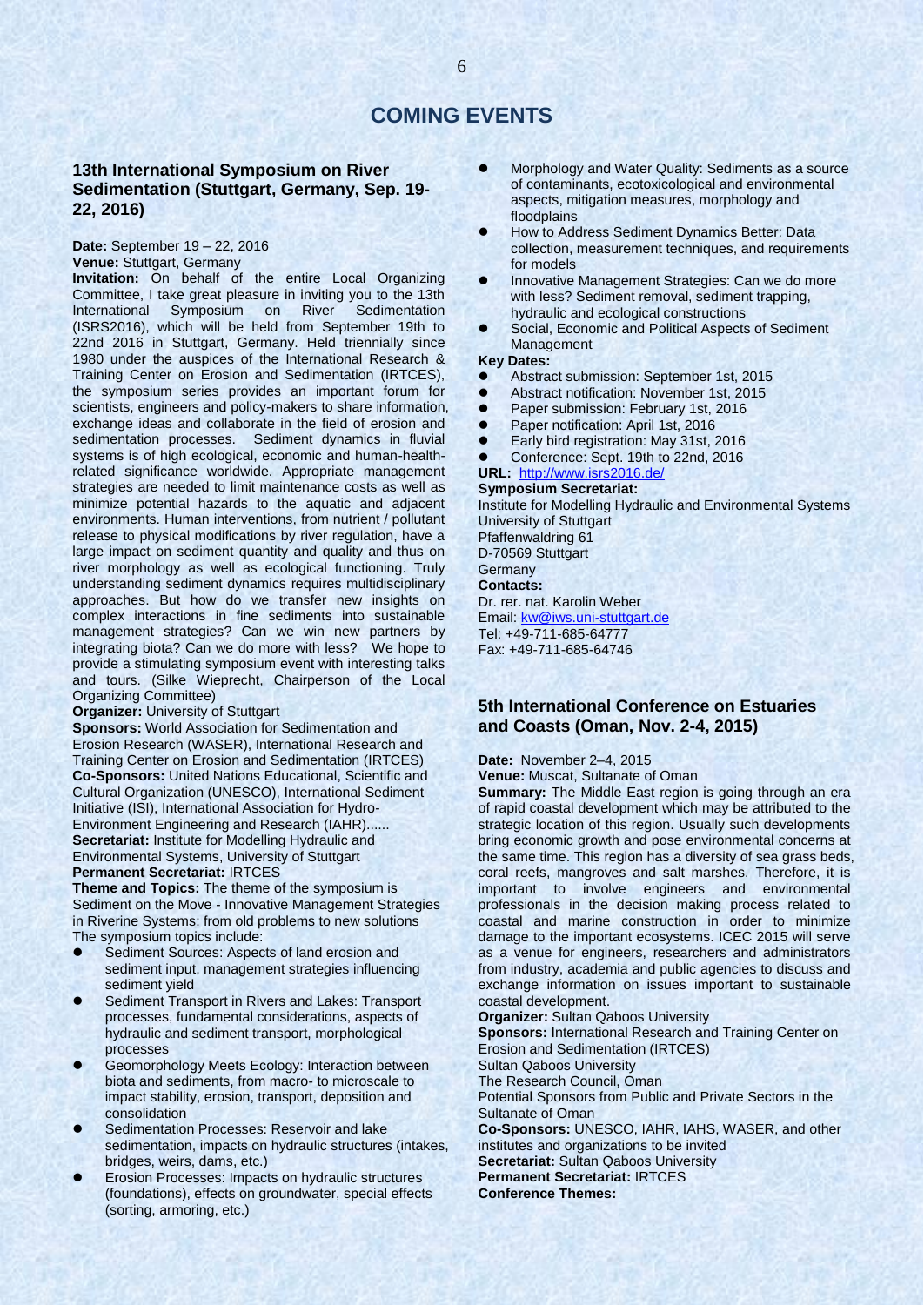\* Coastal erosion: measurements, modeling, management

\* Seawater quality: coastal and offshore pollution, measurements, modeling, solutions

\* Tsunami: field observations, numerical modeling, mitigation

\* Estuaries: water quality observations, modeling and effect on marine resources, mangrove rehabilitation

\* Integrated Coastal Zone Management: approaches, measures

Seawater intrusion: measurement, modeling, management \* Social, economical and political problems involving coasts and estuaries

**URL:** https://conference.squ.edu.om/icec2015

**Contacts:** 

Ahmad Sana, Ph. D. Associate Professor Department of Civil and Architectural Engineering Sultan Qaboos University PO Box 33, Al-Khod 123, Muscat Sultanate of Oman Tel: +968-24142524 Fax: +968-24413416 [sana@squ.edu.om](mailto:sana@squ.edu.om) Dr. Mahad Baawain [msab@squ.edu.om](mailto:msab@squ.edu.om)

# **International Conference on African Large River Basins Hydrology (Tunisia, Oct., 26- 30th, 2015)**

**Date:** 2015-10-26 to 2015-10-30

**Venue:** Hammamet, Tunisia

**Summary:** INCREASING POPULATION, increasing water demand, both in quantity and quality, increasing world average temperature, and other climate changes, modify the rainfall-runoff relationships from local to continental scales, and modify the water availability and potability.

ALL HUMAN ACTIVITIES have an important impact on runoff-rainfall processes and runoff regimes: agriculture activities, either pluvial or irrigated, dams and other hydraulic constructions, roads and urbanization, forest management, but also water and soil conservation practices, ecosystem protection, for instance.

FLOW REGULATION throughout the year helps mitigating the floods' impacts, deserving people with freshwater, agriculture, irrigation and leisure with regulated fluxes of water, maintaining ecosystems, producing energy.

DUE TO THEIR SIZE and their central role in countries' resources and activities, large river basins are key socioeconomic objects.

BUT IN AFRICA, most of them are only poorly monitored and managed. Their water resources have been exploited since long, with poor interest on the sustainability of the water resource and water quality in the ecosystems, and most of all, their management does not take sufficiently into account the preservation of the natural equilibrium along the river stream, from the sources to the coastal areas.

THE REGULATION OF WATER, transferring water from one basin to another, storing sediments into dams, using surface water for irrigation purposes or for locally increase the groundwater level, all these activities have a major impact on downstream hydrology, down to the coast. The dramatic reduction of sediment fluxes to the sea have a direct impact on coastal instability and regression of the shore line, but also changes the equilibriums of coastal ecosystems.

Regulating flows reduces the wet areas and associated ecosystems. Increasing urban areas increases the risk of local flash floods, insufficiently drained by underdimensioned infrastructures.

IN MANY COUNTRIES the hydrological networks do not record data since decades, while in many other the number of permanent gauging stations is critically low and do not cover the whole country. Rainfall and other climatological data are often difficult to access, preventing researchers from working with accurate data, even in their own countries. Some of the needed data can be fortunately replaced by international data bases, but most of them are most often constituted with only a small part of the existing measured data, and few recent data.

SEDIMENT FLUXES AND WATER QUALITY, eventually, are quite never monitored, except for a very few number of stations, part of international observatories.

IN THIS CONTEXT, it is urgent to re-develop large basins hydrology and observatories, to monitor their activity and better model how the changes of their hydrology have affected the environment, with final impacts on societies and socio-economic activities, and this conference is also a good opportunity to advertise the good experiences already working in Africa, like in several international river basin authorities.

THIS INTERNATIONAL CONFERENCE is placed under the labels of several international programs and institutions, which aim at a better knowledge and data sharing, the increase of the number of permanent observatories for large rivers basins, more international cooperation, specially within shared river basins, and improved cooperation between development agencies, national and international operators, and the research sector.

**Topics:** TOPICS OF THE CONFERENCE are issued from both FRIEND and IAHS main research themes:

1 – Global change, climatology and hydrological regimes (Mohamed Meddi-Algeria)

2 – Erosion, sediment transport and water quality (Gaston Lienou-Cameroon)

3 – Coastal eco-hydrology and Integrated land-sea management (Maria Snoussi-Morocco)

4 – Low flows and groundwater/surface water relationships, karstic hydrogeology (Bamory Kamagate-Côte d'Ivoire)

5 – Extreme events (Ennio Ferrari-Italy)

6 – Databases and observatories (Jean François Boyer-France)

7 – Hydrological modeling and water resources scenarios (Denis Hughes-South Africa)

8 – Relationships between man and the environment and impact on water resources and socio-economic activities (Raphael Tshimanga-RDCongo)

**Languages:** français and English

**Key Dates:**

March 31, 2015: Dead line for the reception of abstracts May 15, 2015: Notification to authors for oral or poster communications

May 15, 2015: End of discount registration period

July, 2015: Third call, provisional program

July, 2015: Notification to granted authors September, 2015: Consolidated program

October, 2015: Reception of full size papers

**Contacts:** 

Send abstracts to: hammamet\_lrb\_2015@yahoo.fr

# **More Coming Events in ISI Website**

- 2ND SFFWS SINO-FRENCH FORUM FOR WATER SCIENCE (France, Nov. 2-4, 2015)
- 9th International SedNet Conference (Poland, 23-26 September 2015)

More …… (<http://www.irtces.org/isi/>)